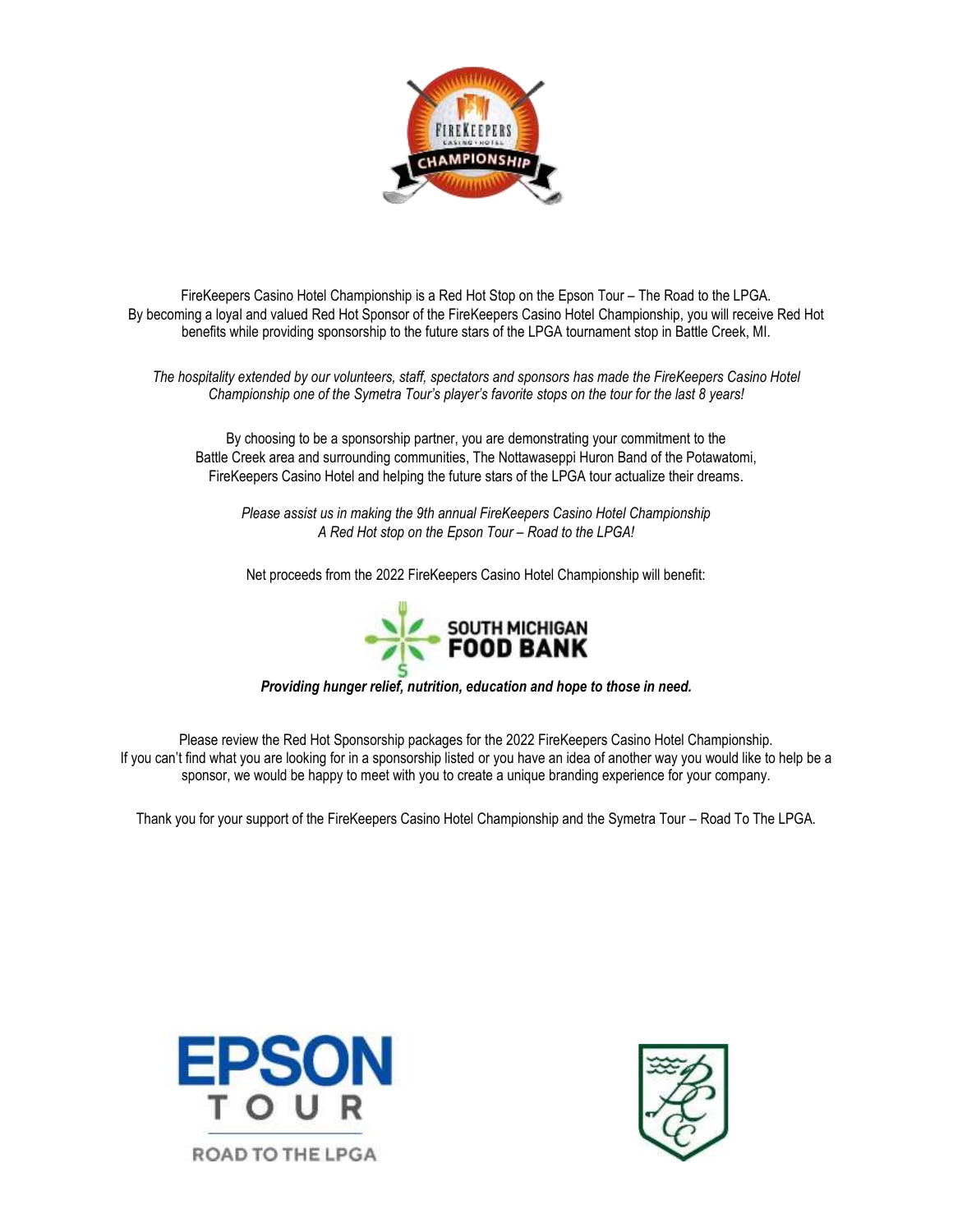# *Inferno Sponsor Level \$10,000 – Jackpot Red Hot Sponsors*

### **Sponsorship Opportunities:**

- *Pro-Am Sponsor.* Put your name on the Jackpot events of the week! Title sponsorship of the 3 Pro-Am events to be held on Wednesday July 27<sup>th</sup> and Thursday July 28<sup>th</sup>.. This sponsorship will provide you the opportunity to showcase your company to fellow sponsors, VIPs, community leaders, 144 Epson players and all 324 Pro-Am attendees. The Pro-Am events sell out quickly and are sure to be a Jackpot winner for all who participate as well as the corporate sponsor.
- *Inferno' Corporate Sponsor.* Add your name to the tournament as one of our top Corporate Sponsors showing your support of the Symetra Tour Professionals and the Battle Creek area community. The tournament showcases the Professional golfers, Battle Creek area communities and your company to all spectators, players, and through media coverage of the Championship.

### **Red Hot Benefits of the Inferno Jackpot Sponsors:**

- Corporate logo and name on tournament signage and collateral
- Corporate logo and name on FireKeepers Casino Hotel Website, Facebook page and Twitter
- Signage on course during Pro-Am and Tournament days
- Three (3) teams of four (4) in Pro-Am Event
- 5 VIP parking passes onsite at Battle Creek Country Club during the tournament
- 100 Tickets to the tournament
- 20 Tickets to the VIP Hospitality Tent including Food & Beverages during the tournament
- 20 Seats at the Under The Sea Meet The Players Party at FireKeepers Casino Hotel on Tuesday July  $26<sup>th</sup>$  at 5pm.
- Recognition at the Under The Seat Meet The Players Party at FireKeepers Casino Hotel on Tuesday July 26th at 5pm.
- Ability to have promotional space at the tournament to highlight your company
- Your choice of A Complimentary Night Stay in a luxurious Presidential Suite or Upgraded one bedroom suite at FireKeepers Casino Hotel.

# *Blazin' Sponsors Level \$7,500 – High Rollers Red Hot Sponsors*

### **Sponsorship Opportunities:**

 *Blazen' Corporate Sponsor.* Add your name to the tournament as one of our Corporate Sponsors showing your support of the Epson Tour Professionals and the Battle Creek area community. The tournament showcases the Professional golfers, Battle Creek area communities and your company to all spectators, players, and through media coverage of the Championship.

### **Red Hot Benefits of the Blazin' Sponsors:**

- Corporate logo and name on all tournament signage and collateral
- Corporate logo and name on FireKeepers Casino Hotel Website, Facebook page and Twitter
- Signage on course during Pro-Am and Tournament days
- One (1) team of four (4) in Pro-Am Event
	- 4 VIP parking passes onsite at Battle Creek Country Club during the tournament
- 50 Tickets to the tournament
- 10 Seats at the Under The Sea Meet The Players Party on Tuesday July  $26<sup>th</sup>$  at FireKeepers
- 10 Tickets to the VIP Hospitality Tent including Food & Beverages during the tournament
- Recognition at the Under The Sea Meet The Players Party on Tuesday July 26th at FireKeepers
- Ability to have promotional space at the event to highlight your company
- A Complimentary Stay in a luxurious one bedroom suite at FireKeepers Casino Hotel

# *Sizzlin' Sponsors Level \$5,000 – Royal Flush Red Hot Sponsors*

### **Sponsorship Opportunities:**

 *Main Scoreboard/Leaderboard – Front of Leaderboard Signage.* As a main scoreboard / leaderboard sponsor, your company receives extensive visibility throughout the week with your logo on the main scoreboard /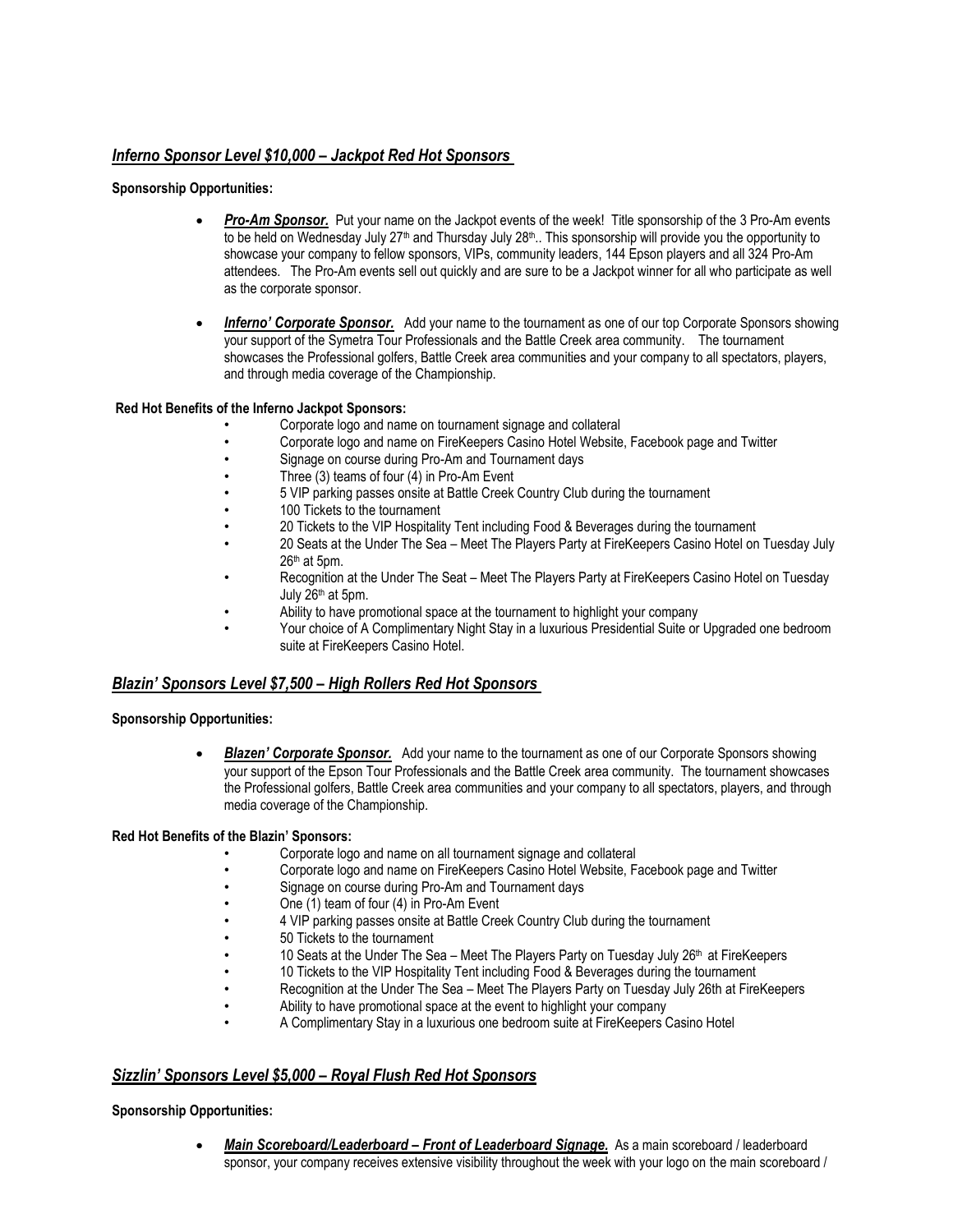leaderboard facing the 18<sup>th</sup> hole. This is a high impact branding opportunity for any company looking to be associated with the event. A great media opportunity for you to be showcased to the local community and world golf community at the 9<sup>th</sup> annual FireKeepers Casino Hotel Championship. 3 sponsorships for this area will be sold. Signage consists of 3 signs. 1- 5.5'@ X 2'H for top of sign. 2 – 2'W X 10'H for the sides of the leaderboards.

- *On Course Leaderboards - 2 leaderboards positioned at holes 9 and 18.* As an on course leaderboard sponsor, your company receives extensive visibility throughout the week with your logo on one of the leaderboards on either the  $14t<sup>h</sup>$  and  $18th$  holes. This is a high impact branding opportunity for any company looking to be associated with the event. A great media opportunity for you to be showcased to the local community and world golf community at the 9<sup>th</sup> annual FireKeepers Casino Hotel Championship. Signage consists of 3 signs. 1- 5.5'W X 2'H for top of sign. And 2 – 2'W X 10'H for the sides of the leaderboards.
- *Golf Cart Sponsor.* As a golf cart sponsor your company receives extensive visibility throughout the week with your logo on all golf carts during Pro-Am Events and Championship play. A great way to showcase your company to the local community and world golf community at the  $9<sup>th</sup>$  annual FireKeepers Casino Hotel Championship. Signage is 8 ½" \* 5 ½".
- *Take A Whack on Goguac Sponsor.* As the sponsor of the Take A Whack on Goguac Sponsor, your company receives visibility throughout the week Tuesday through Thursday while the Epson Tour Players, Pro-Am participants and spectators have an opportunity to swing to get their ball on the floating green out on the lake! In addition, you will have premier visibility during tournament week where Media, Symetra tour Professionals and 320 Pro-Am participants will see your company name.
- **fight 10<sup>th</sup>** *hole Sponsors*. Advertising through signage on either the 1<sup>st</sup> or 10<sup>th</sup> tee boxes offers sponsors premium logo placement at two locations where fans congregate throughout the event. A great way to showcase your company to the local community and world golf community at the 8<sup>th</sup> annual FireKeepers Casino Hotel Championship. Signage is 6'W X 4'H.

### **Red Hot Benefits of the Sizzlin' Sponsors:**

- Corporate logo and name on all tournament signage and collateral
- Corporate logo and name on FireKeepers Casino Hotel Website, Facebook page and Twitter
- Signage on course during Pro-Am and Tournament
- One (1) team of four (4) in Pro-Am Event
- 2 VIP parking passes onsite at Battle Creek Country Club during the tournament
- 30 Tickets to the tournament
- 4 Tickets to the VIP Hospitality Tent including Food & Beverages during the tournament
- 10 Seats at the Let The Under The Sea Meet The Players Party at FireKeepers Casino Hotel, Tuesday August 3rd
- Recognition at The Under the Sea Meet The Players Party on Tuesday July 26<sup>th</sup> at 5pm at FireKeepers Casino Hotel
- Ability to have promotional space at the event to highlight your company

# *Smokin' Level Sponsors \$3,000 – Full House Red Hot Sponsors*

### **Sponsorship Opportunities:**

- *Learn from a Pro - Group Golf Lesson for up to 10 people - \$2000 for up to 10 people.* Bring your office or friends to Battle Creek Country Club for a group lesson. Lessons will be given by both an Epson Tour Professional and a PGA Professional. We will work out a day and time for your group on Tuesday July 26th or Thursday July 28<sup>th</sup> that works for you and the professionals. Participants will have the opportunity to learn and interact with the Pros and have the opportunity to stick around the course and enjoy the action of tournament week and enjoy a food & beverage break at the conclusion of your lesson. If need larger or smaller size group we can work to accommodate your group!
- *Kids Clinic sponsor.* Be a part of growing the game of golf by being a sponsor of this year's kids clinic. On Tuesday July 26<sup>th</sup> a kids clinic will be held where the professionals from the Epson Tour teach and interact with youth from the area. Be a part of this exciting and valuable clinic for kids and help to grow the game of golf. We can work with you on an in kind sponsorship as well if would rather donate company merchandise or snacks or trinkets for the swag bags the kids will receive.
- *Pairings Sheets Sponsor*. As the sponsor of the Pairings Sheets, your company logo and message will appear on the front cover of the pairings guide that is distributed to attendees and players throughout the Championship Event on Friday July 29th, Saturday July 30<sup>th</sup> and Sunday, July 31<sup>st</sup>. As the spectators and players review the pairings to see who is playing who and the tee times, they will be seeing your company name, logo and message.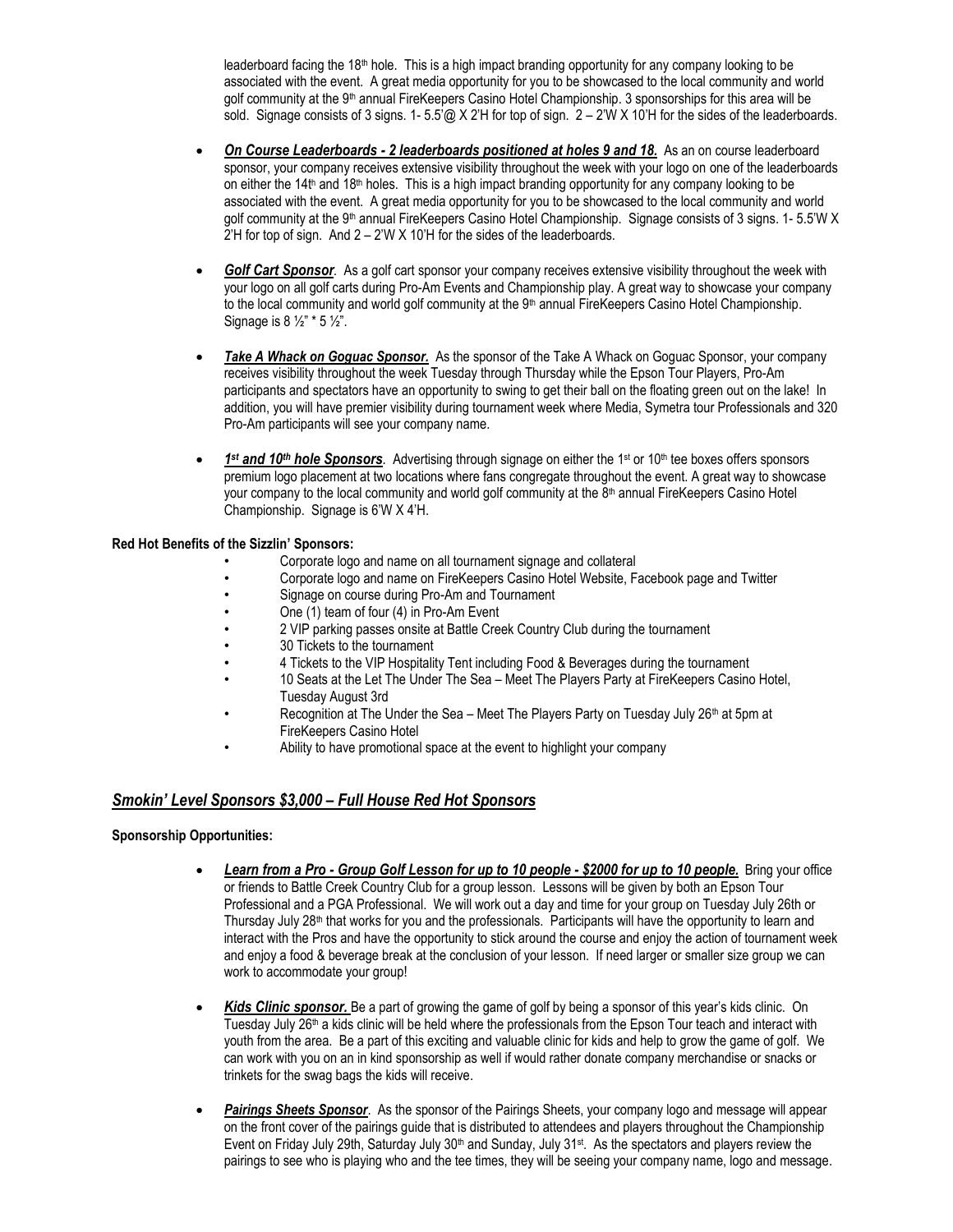Pairing sheet covers are 8 ½"W X 11" H vertical orientation.

- *Ecology Sponsor***.** Receive logo placement on all waste and recycle bins placed throughout the golf course. This is a highly visible branding opportunity as waste and recycling bins are placed on tee boxes and in high traffic areas. The perfect sponsorship for any eco-conscious company. A great way to showcase your company to the local community and world golf community at the 9<sup>th</sup> annual FireKeepers Casino Hotel Championship. Signage size to be determined in conjunction with the sponsor.
- *Standard Bearer Sponsor***.** On Sunday July 31st, a walking scorer follows the lead groups to display real time scores for that group. The Standard Bearers offer a highly visible advertising opportunity as they walk "inside the ropes" next to the leaders. A great way to showcase your company to the local community and world golf community at the 8<sup>th</sup> annual FireKeepers Casino Hotel Championship. Signage consists of 8 signs. 27"W X 7"H

#### **Red Hot Benefits of the Smokin' Sponsors:**

- Signage posted at respective areas of sponsorship
- Corporate logo on media campaigns and on related websites
- 2 participants on a team in Pro-Am Event
- 30 Tickets to the Tournament
- 4 Tickets to the VIP Hospitality Tent including Food & Beverages
- 10 Tickets to the Under the Sea Meet The Players Party at FireKeepers Casino Hotel on Tuesday July 26th .
- Ability to have promotional space at event to highlight your company

## *Pro-Am Team Sponsors \$2,900 – Come join in and be a Red Hot player at a Red Hot Pro-Am.*

#### **Pro-Am Team Sponsorship:**

 **The most popular events of the week**! They have sold out so quickly the last few years we have added a third pro-am to accommodate all of the request! Come on out and share the tee box with one of the best up and coming women golfers in the world today at one of the jackpot events of the week. The Pro-Am is an unbeatable way to entertain valued clients, reward employees, or share a great experience with friends and family. The atmosphere is fun, relaxed and inviting for all levels of golfers. Two will be held on Wednesday July 27<sup>th</sup> and one on Thursday July 28<sup>th</sup>. Registration begins 2 hours before for you and your team to eat, shop at the Golf Shop Experience and warm up. As well as, participate in Take A Whack on Goguac to win prizes and to raise money for our designated charity: The South Michigan Food Bank. Teams will be assigned which day they will be participating in based on team interest and will be assigned on a first come first served basis at time of purchase. Shot gun start times will be Wednesday 8:30am and 2:30pm or Thursday 1:00pm.

#### **Red Hot Benefits of Pro-Am Team participants:**

- Team of four (4) players plus the Symetra Tour Professional Player
- 18 hole shot gun scramble event with an Epson Tour Professional on Wednesday or Thursday.
- Includes meals before and after play as well as snacks and beverages during the Pro-Am event
- \$200 Pro-Am Credit to be used at the Golf Shop Experience featuring clothing, equipment and gifts.
- Commemorative tournament gift
- Each participant can attend the Under The Sea Meet The Players Party at FireKeepers Casino Hotel on Tuesday July 26<sup>th</sup> at 5pm.
- Prizes and raffles to be awarded at the post Pro-Am meal
- 10 Tickets each to the Tournament
- Free Play at FireKeepers Casino Hotel

### *Red Lightning Sponsors \$500 - \$3,000 – Red Lightning Jackpot Sponsors*

#### **Sponsorship Opportunities:**

- *Tee Box - Hole Sponsor \$1,000.* Advertising at a tee box on the course which offers sponsors premium logo placement on the course. Golfers and Spectators will be sure to see your signage at the tee box! A great way to showcase your company to the local community and world golf community at the 9<sup>th</sup> annual FireKeepers Casino Hotel Championship. Hole signage is 20"W X 16"H.
- Main Scoreboard/Leaderboard Back of Leaderboard Signage. As one of the sponsors on the reverse side of the Leaderboard, your company receives week long highly visible branding opportunities at one of the most trafficked locations on the course facing the club house. In this area, spectators and players congregate to watch the Epson Tour professionals practice their driving, putting and get ready for their rounds.